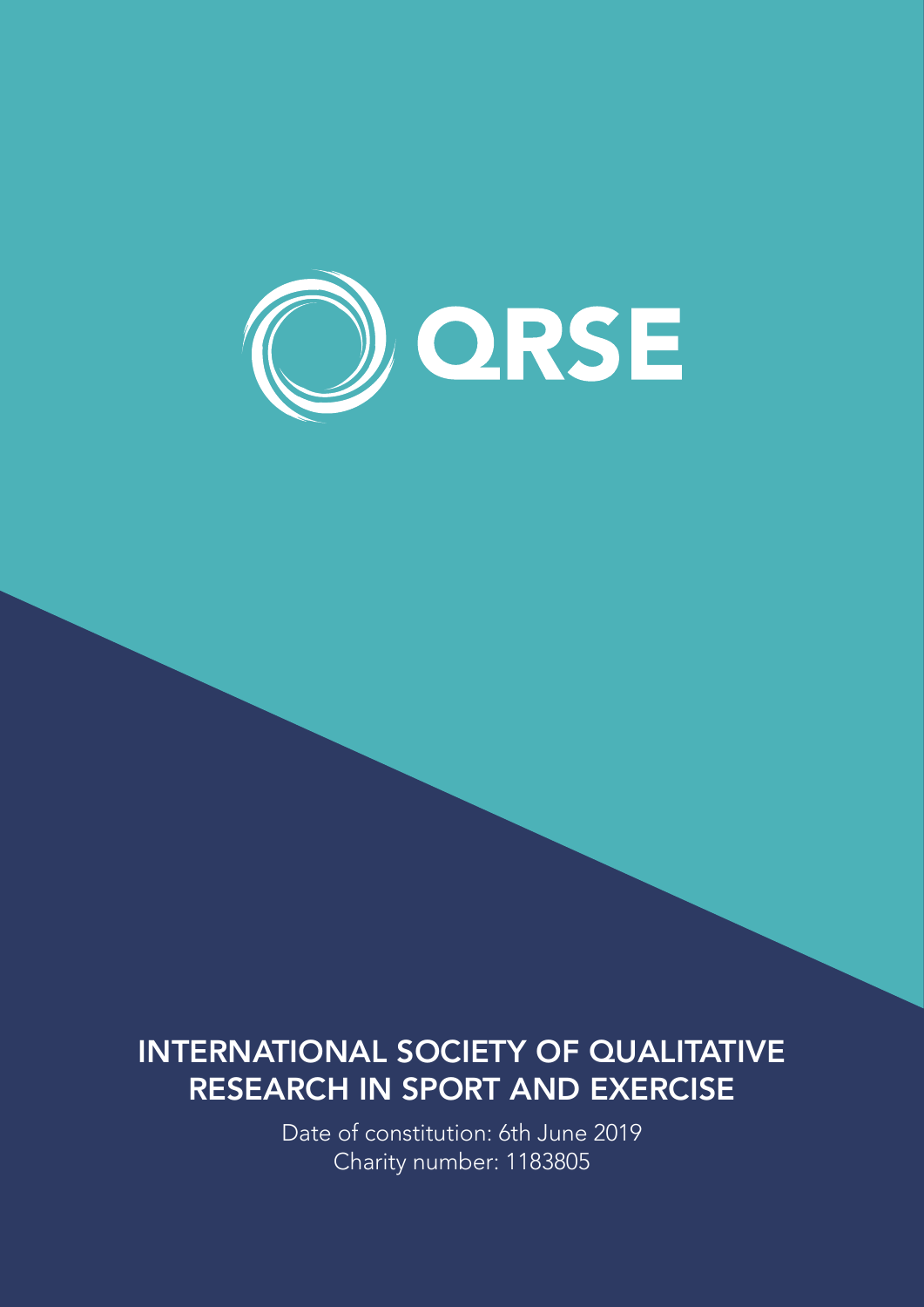

1. THE NAME OF THE CHARITABLE INCORPORATED ORGANISATION ("THE CIO") IS THE INTERNATIONAL SOCIETY OF QUALITATIVE RESEARCH IN SPORT AND EXERCISE.

# 2. THE PRINCIPAL OFFICE OF THE CIO IS IN ENGLAND.

# 3. OBJECT

To advance the education of the public in general (and particularly amongst academics) in the social science aspects of sport, exercise and physical activity and to promote research for the public benefit in all aspects of these subjects and to publish the useful results thereof.

# 4. POWERS

The CIO has power to do anything which is calculated to further its object or is conducive or incidental to doing so. In particular, the CIO's powers include power to:

- 1) borrow money and to charge the whole or any part of its property as security for the repayment of the money borrowed. The CIO must comply as appropriate with sections 124 and 125 of the Charities Act 2011 if it wishes to mortgage land;
- 2) buy, take on lease or in exchange, hire or otherwise acquire any property and to maintain and equip it for use;
- 3) sell, lease or otherwise dispose of all or any part of the property belonging to the CIO. In exercising this power, the CIO must comply as appropriate with sections 117 and 119-123 of the Charities Act 2011;
- 4) employ and remunerate such staff as are necessary for carrying out the work of the CIO. The CIO may employ or remunerate a charity trustee only to the extent that it is permitted to do so by clause 6 (Benefits and payments to charity trustees and connected persons) and provided it complies with the conditions of those clauses;
- 5) deposit or invest funds, employ a professional fund-manager, and arrange for the investments or other property of the CIO to be held in the name of a nominee, in the same manner and subject to

the same conditions as the trustees of a trust are permitted to do by the Trustee Act 2000;

# 5. APPLICATION OF INCOME AND PROPERTY

- 1) The income and property of the CIO must be applied solely towards the promotion of the objects.
	- a) A charity trustee is entitled to be reimbursed from the property of the CIO or may pay out of such property reasonable expenses properly incurred by him or her when acting on behalf of the CIO.
	- b) A charity trustee may benefit from trustee indemnity insurance cover purchased at the CIO's expense in accordance with, and subject to the conditions in, section 189 of the Charities Act 2011.
- 2) None of the income or property of the CIO may be paid or transferred directly or indirectly by way of dividend, bonus or otherwise by way of profit to any member of the CIO. This does not prevent a member who is not also a charity trustee receiving:
	- a) a benefit from the CIO as a beneficiary of the CIO;
	- b) reasonable and proper remuneration for any goods or services supplied to the CIO.
- 3) Nothing in this clause shall prevent a charity trustee or connected person receiving any benefit or payment which is authorised by Clause 6.

# 6. BENEFITS AND PAYMENTS TO CHARITY TRUSTEES AND CONNECTED PERSONS

### 1) GENERAL PROVISIONS

No charity trustee or connected person may:

- a) buy or receive any goods or services from the CIO on terms preferential to those applicable to members of the public;
- b) sell goods, services, or any interest in land to the CIO;
- c) be employed by, or receive any remuneration from, the CIO;
- d) receive any other financial benefit from the CIO; unless the payment or benefit is permitted by subclause (2) of this clause, or authorised by the court or the Charity Commission ("the Commission"). In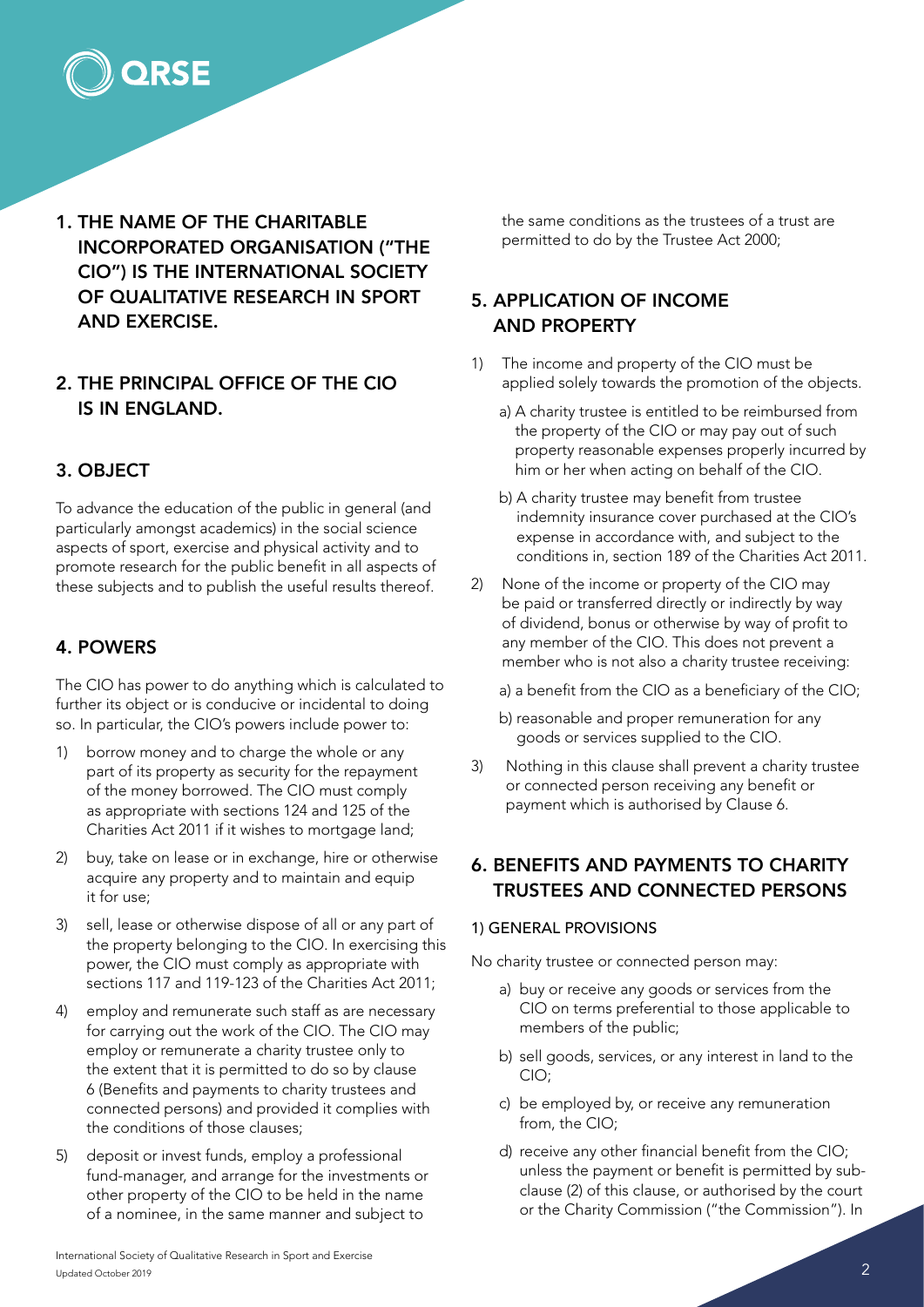

this clause, a "financial benefit" means a benefit, direct or indirect, which is either money or has a monetary value PROVIDED THAT a charity trustee in consideration of payment of the CIO's annual membership fees shall be entitled to receive the same membership benefits as members who are not charity trustees.

### 2) SCOPE AND POWERS PERMITTING TRUSTEES' OR CONNECTED PERSONS' BENEFITS

- a) A charity trustee or connected person may receive a benefit from the CIO as a beneficiary provided that the majority of the trustees do not benefit in this way.
- b) A charity trustee or connected person may enter into a contract for the supply of services, or of goods that are supplied in connection with the provision of services, to the CIO where that is permitted in accordance with, and subject to the conditions in, section 185 to 188 of the Charities Act 2011.
- c) Subject to sub-clause (3) of this clause a charity trustee or connected person may provide the CIO with goods that are not supplied in connection with services provided to the CIO by the charity trustee or connected person.
- d) A charity trustee or connected person may receive interest on money lent to the CIO at a reasonable and proper rate which must be not more than the Bank of England bank rate (also known as the base rate).
- e) A charity trustee or connected person may receive rent for premises let by the trustee or connected person to the CIO. The amount of the rent and the other terms of the lease must be reasonable and proper. The charity trustee concerned must withdraw from any meeting at which such a proposal or the rent or other terms of the lease are under discussion.
- f) A charity trustee or connected person may take part in the normal trading and fundraising activities of the CIO on the same terms as members of the public.

### 3) PAYMENT FOR SUPPLY OF GOODS ONLY – CONTROLS

The CIO and its charity trustees may only rely upon the authority provided by sub-clause (2)(c) of this clause if each of the following conditions is satisfied:

- a) The amount or maximum amount of the payment for the goods is set out in a written agreement between the CIO and the charity trustee or connected person supplying the goods ("the supplier").
- b) The payment does not exceed what is reasonable in the circumstances for the supply of the goods in question.
- c) The other charity trustees are satisfied that it is in the best interests of the CIO to contract with the supplier rather than with someone who is not a charity trustee or connected person. In reaching that decision the charity trustees must balance the advantage of contracting with a charity trustee or connected person against the disadvantages of doing so.
- d) The supplier is absent from the part of any meeting at which there is discussion of the proposal to enter into a contract or arrangement with him or her or it with regard to the supply of goods to the CIO.
- e) The supplier does not vote on any such matter and is not to be counted when calculating whether a quorum of charity trustees is present at the meeting.
- f) The reason for their decision is recorded by the charity trustees in the minute book.
- g) A majority of the charity trustees then in office are not in receipt of remuneration or payments authorised by clause 6.

### 4) IN SUB-CLAUSES (2) AND (3) OF THIS CLAUSE:

a) "the CIO" includes any company in which the CIO:

(i) holds more than 50% of the shares; or

- (ii) controls more than 50% of the voting rights attached to the shares; or
- (iii) has the right to appoint one or more directors to the board of the company;
- b) "connected person" includes any person within the definition set out in clause [30] (Interpretation);

# 7. CONFLICTS OF INTEREST AND CONFLICTS OF LOYALTY

A charity trustee must:

1) declare the nature and extent of any interest, direct or indirect, which he or she has in a proposed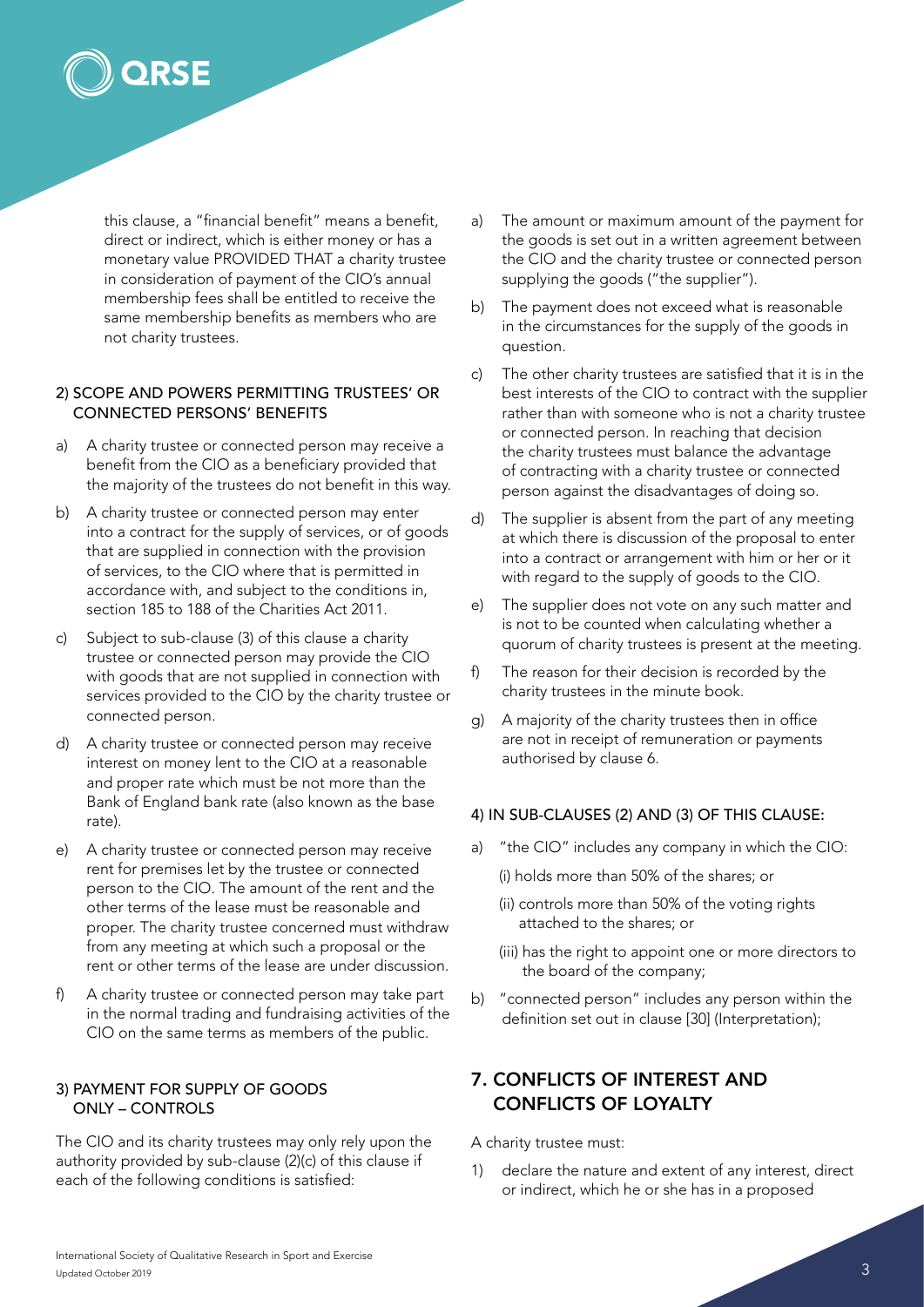

transaction or arrangement with the CIO or in any transaction or arrangement entered into by the CIO which has not previously been declared; and

2) absent himself or herself from any discussions of the charity trustees in which it is possible that a conflict of interest will arise between his or her duty to act solely in the interests of the CIO and any personal interest (including but not limited to any financial interest).

Any charity trustee absenting himself or herself from any discussions in accordance with this clause must not vote or be counted as part of the quorum in any decision of the charity trustees on the matter.

# 8. LIABILITY OF MEMBERS TO CONTRIBUTE TO THE ASSETS OF THE CIO IF IT IS WOUND UP

If the CIO is wound up, the members of the CIO have no liability to contribute to its assets and no personal responsibility for settling its debts and liabilities.

# 9. MEMBERSHIP OF THE CIO

# 1) ADMISSION OF NEW MEMBERS

### a) Eligibility

Membership of the CIO is open to anyone who is interested in furthering its purposes, and who, by applying for membership, has indicated his, her or its agreement to become a member and acceptance of the duty of members set out in sub-clause (3) of this clause.

A member may be an individual, a corporate body, or an organisation which is not incorporated. The CIO may designate different categories of membership and has designated the following:

- (i) Ordinary members, who shall be individuals with an interest in qualitative research in the sport and exercise sciences and related fields, and who shall be voting members;
- (ii) Honorary members, who shall be individuals whose contributions to the development of qualitative research in the sport and exercise sciences and to the CIO are judged significant according to criteria established by the trustees.

Honorary members shall be approved by 75% of the trustees. Honorary members shall be voting members other than honorary memberswho are also presidents of other national, regional and sport and exercise related associations;

(iii) Institutional members, which shall be organisations, associations or academic institutions with an interest in qualitative research in the sport and exercise sciences. Institutional members shall be non-voting members.

b) Admission procedure

The charity trustees:

- (i) may require applications for membership to be made in any reasonable way that they decide;
- (ii) shall, if they approve an application for membership, notify the applicant of their decision within 21 days;
- (iii) may refuse an application for membership if they believe that it is in the best interests of the CIO for them to do so;
- (iv) shall, if they decide to refuse an application for membership, give the applicant their reasons for doing so, within 21 days of the decision being taken, and give the applicant the opportunity to appeal against the refusal; and
- (v) shall give fair consideration to any such appeal, and shall inform the applicant of their decision, but any decision to confirm refusal of the application for membership shall be final.

# 2) TRANSFER OF MEMBERSHIP

Membership of the CIO cannot be transferred to anyone else.

# 3) DUTY OF MEMBERS

It is the duty of each member of the CIO to exercise his or her powers as a member of the CIO in the way he or she decides in good faith would be most likely to further the purposes of the CIO.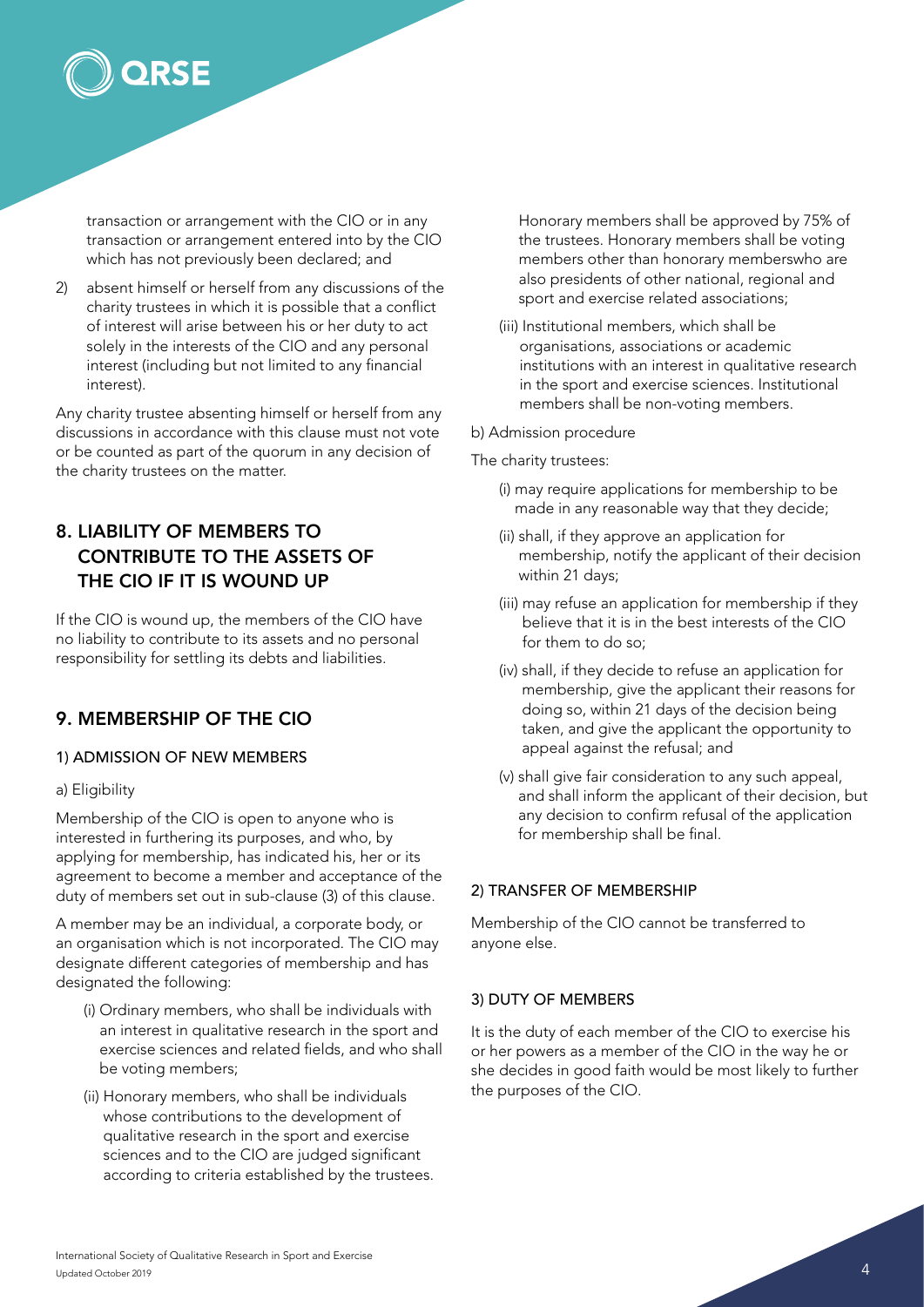

### 4) TERMINATION OF MEMBERSHIP

- a) Membership of the CIO comes to an end if:
	- (i) the member dies, or, in the case of an organisation (or the representative of an organisation) that organisation ceases to exist; or
	- (ii) the member sends a notice of resignation to the charity trustees; or
	- (iii) any sum of money owed by the member to the CIO is not paid in full within six months of its falling due; or
	- (iv) the charity trustees decide that it is in the best interests of the CIO that the member in question should be removed from membership, and pass a resolution by a 75% majority to that effect.
- b) Before the charity trustees take any decision to remove someone from membership of the CIO they must:
	- (i) inform the member of the reasons why it is proposed to remove him, her or it from membership;
	- (ii) give the member at least 21 clear days' notice in which to make representations to the charity trustees as to why he, she or it should not be removed from membership;
	- (iii) at a duly constituted meeting of the charity trustees, consider whether or not the member should be removed from membership;
	- (iv) consider at that meeting any representations which the member makes as to why the member should not be removed; and
	- (v) allow the member, or the member's representative, to make those representations in person at that meeting, if the member so chooses.

### 5) MEMBERSHIP FEES

The CIO may require members to pay reasonable membership fees to the CIO and members shall be entitled to receive membership benefits in consideration of payment of membership fees.

#### 6) INFORMAL OR ASSOCIATE (NON-VOTING) **MEMBERSHIP**

- (a) The charity trustees may create associate or other classes of non-voting membership in addition to those specified in clause 9(1)(a) above, and may determine the rights and obligations of any such members (including payment of membership fees), and the conditions for admission to, and termination of membership of any such class of members.
- (b) Other references in this constitution to "members" and "membership" do not apply to non-voting members, and non-voting members do not qualify as members for any purpose under the Charities Acts, General Regulations or Dissolution Regulations.]

# 10. MEMBERS' DECISIONS

#### 1) GENERAL PROVISIONS

Except for those decisions that must be taken in a particular way as indicated in sub-clause (4) of this clause, decisions of the members of the CIO may be taken either by vote at a general meeting as provided in sub-clause (2) of this clause or by written resolution as provided in subclause (3) of this clause.

### 2) TAKING ORDINARY DECISIONS BY VOTE

Subject to sub-clause (4) of this clause, any decision of the members of the CIO may be taken by means of a resolution at a general meeting. Such a resolution may be passed by a simple majority of votes cast at the meeting (including votes cast by postal or email ballot, and proxy votes).

### 3) TAKING ORDINARY DECISIONS BY WRITTEN RESOLUTION WITHOUT A GENERAL MEETING

- a) Subject to sub-clause (4) of this clause, a resolution in writing agreed by a simple majority of all the members who would have been entitled to vote upon it had it been proposed at a general meeting shall be effective, provided that:
	- (i) a copy of the proposed resolution has been sent to all the members eligible to vote; and
	- (ii) a simple majority of members have signified their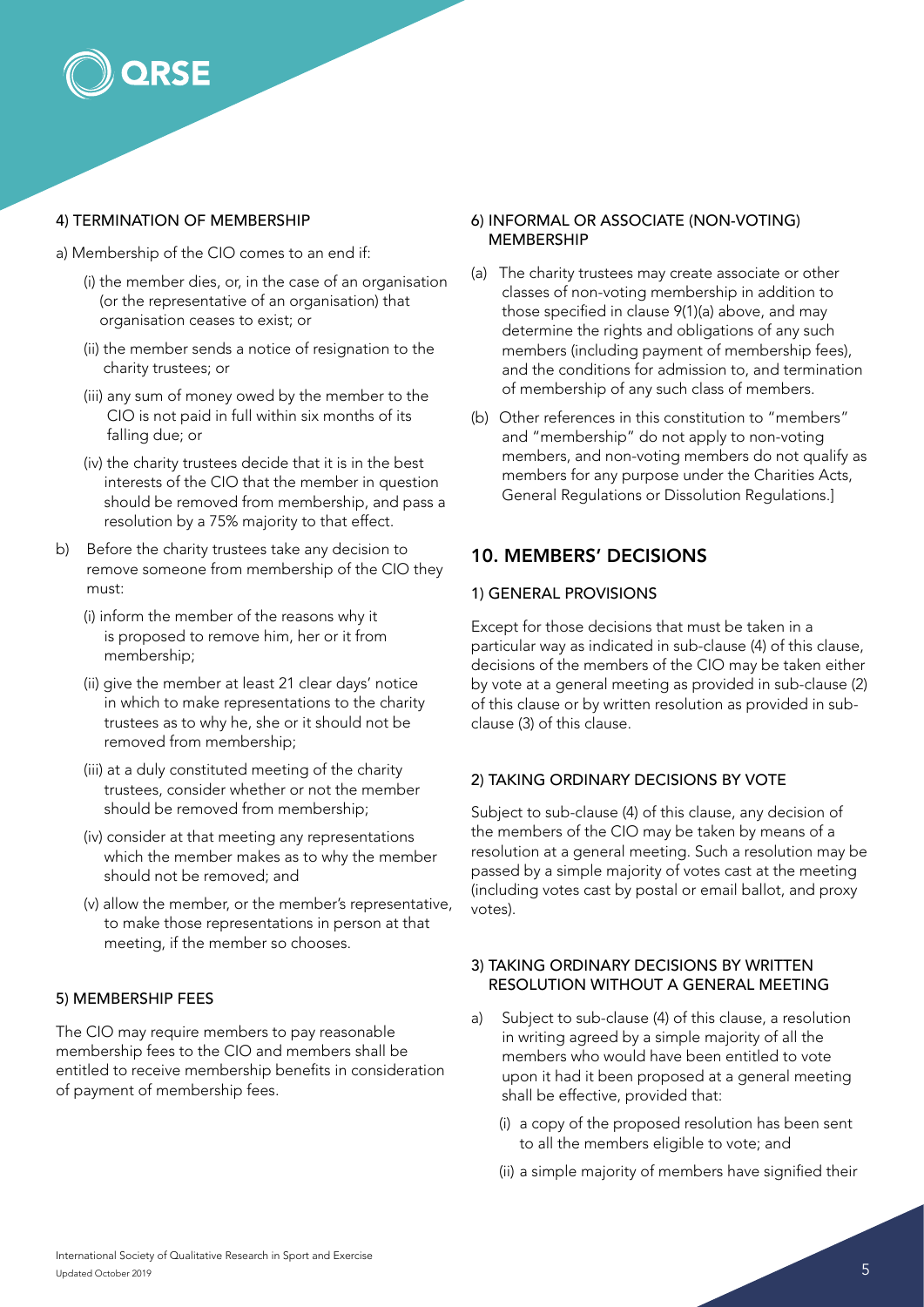

agreement to the resolution in a document or documents which are received at the principal office within the period of 28 days beginning with the circulation date. The document signifying a member's agreement must be authenticated by their signature (or in the case of an organisation which is a member, by execution according to its usual procedure), by a statement of their identity accompanying the document, or in such other manner as the CIO has specified.

- b) The resolution in writing may comprise several copies to which one or more members have signified their agreement.
- c) Eligibility to vote on the resolution is limited to members who are members of the CIO on the date when the proposal is first circulated in accordance with paragraph (a) above.
- d) At the request of not less than 10% of the members of the CIO, the charity trustees must make a proposal for decision by the members.
- e) The charity trustees must within 21 days of receiving such a request comply with it if:
	- (i) The proposal is not frivolous or vexatious, and does not involve the publication of defamatory material;
	- (ii) The proposal is stated with sufficient clarity to enable effect to be given to it if it is agreed by the members; and
	- (iii) Effect can lawfully be given to the proposal if it is so agreed.
- f) Sub-clauses (a) to (c) of this clause apply to a proposal made at the request of members.

### 4) DECISIONS THAT MUST BE TAKEN IN A PARTICULAR WAY

- a) Any decision to remove a trustee must be taken in accordance with clause 15(2).]
- b) Any decision to amend this constitution must be taken in accordance with clause 29 of this constitution (Amendment of Constitution).
- c) Any decision to wind up or dissolve the CIO must be taken in accordance with clause 30 of this constitution (Voluntary winding up or dissolution). Any decision to amalgamate or transfer the

undertaking of the CIO to one or more other CIOs must be taken in accordance with the provisions of the Charities Act 2011.

# 11. GENERAL MEETINGS OF MEMBERS

### 1) TYPES OF GENERAL MEETING

There must be an annual general meeting (AGM) of the members of the CIO. The first AGM must be held within 18 months of the registration of the CIO, and subsequent AGMs must be held at intervals of not more than 15 months. The AGM must receive the annual statement of accounts (duly audited or examined where applicable) and the trustees' annual report, and must provide for election of trustees as required under clause 13.

Other general meetings of the members of the CIO may be held at any time.

All general meetings must be held in accordance with the following provisions:

### 2) CALLING GENERAL MEETINGS

- a) The charity trustees:
	- (i) must call the annual general meeting of the members of the CIO in accordance with subclause (1) of this clause, and identify it as such in the notice of the meeting; and
	- (ii) may call any other general meeting of the members at any time.
- b) The charity trustees must, within 21 days, call a general meeting of the members of the CIO if:
	- (i) they receive a request to do so from at least 10% of the members of the CIO; and
	- (ii) the request states the general nature of the business to be dealt with at the meeting, and is authenticated by the member(s) making the request.
- c) If, at the time of any such request, there has not been any general meeting of the members of the CIO for more than 12 months, then sub-clause (b)(i) of this clause shall have effect as if 5% were substituted for 10%.
- d) Any such request may include particulars of a resolution that may properly be proposed, and is intended to be proposed, at the meeting.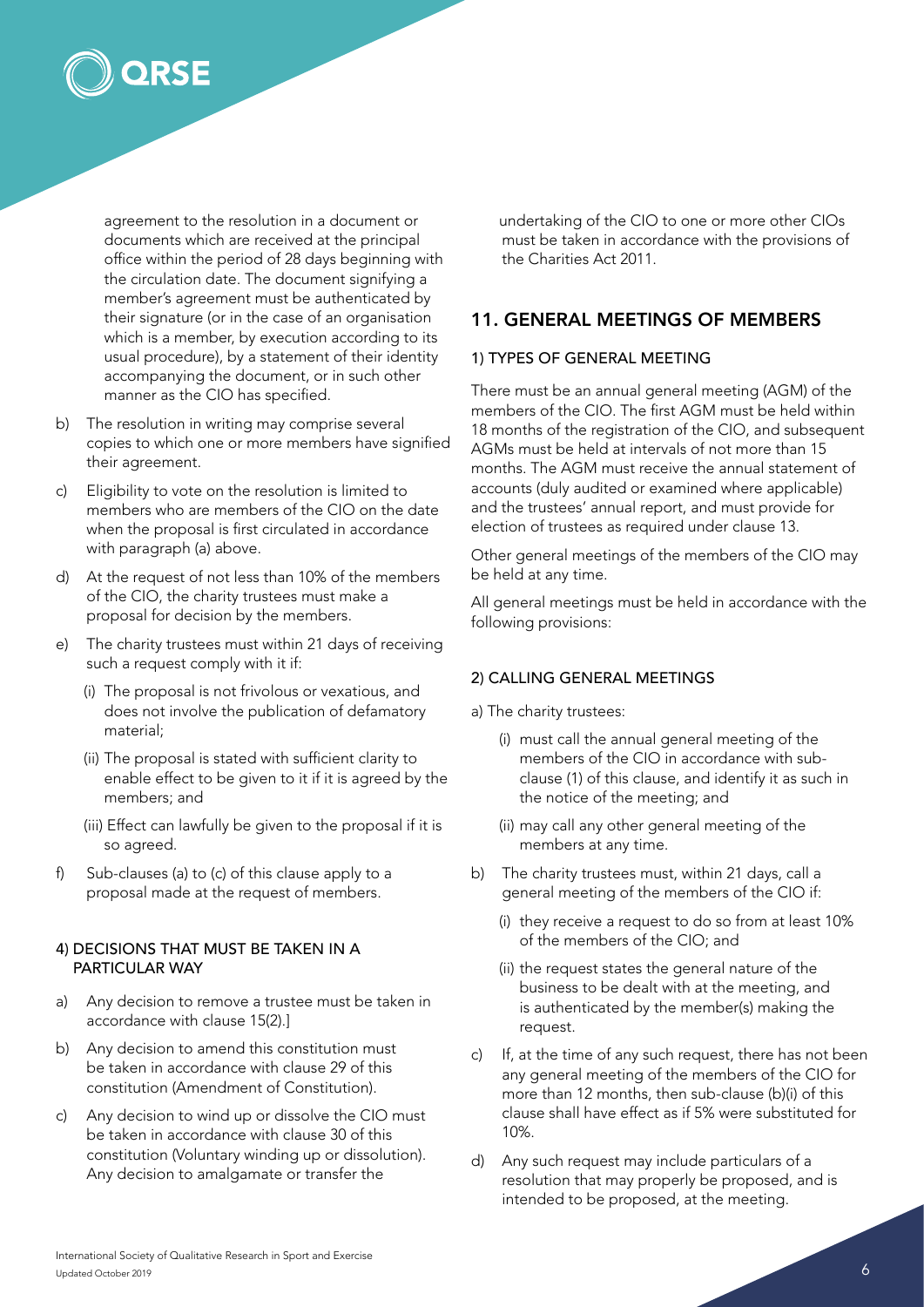

- e) A resolution may only properly be proposed if it is lawful, and is not defamatory, frivolous or vexatious.
- f) Any general meeting called by the charity trustees at the request of the members of the CIO must be held within 28 days from the date on which it is called.
- g) If the charity trustees fail to comply with this obligation to call a general meeting at the request of its members, then the members who requested the meeting may themselves call a general meeting.
- h) A general meeting called in this way must be held not more than 3 months after the date when the members first requested the meeting.
- i) The CIO must reimburse any reasonable expenses incurred by the members calling a general meeting by reason of the failure of the charity trustees to duly call the meeting, but the CIO shall be entitled to be indemnified by the charity trustees who were responsible for such failure.

### 3) NOTICE OF GENERAL MEETINGS

- a) The charity trustees, or, as the case may be, the relevant members of the CIO, must give at least 14 clear days' notice of any general meeting to all of the members, and to any charity trustee of the CIO who is not a member.
- b) If it is agreed by not less than 90% of all members of the CIO, any resolution may be proposed and passed at the meeting even though the requirements of sub-clause (3) of this clause have not been met. This sub-clause does not apply where a specified period of notice is strictly required by another clause in this constitution, by the Charities Act 2011 or by the General Regulations.
- c) The notice of any general meeting must:
	- (i) state the time and date of the meeting:
	- (ii) give the address at which the meeting is to take place;
	- (iii) give particulars of any resolution which is to be moved at the meeting, and of the general nature of any other business to be dealt with at the meeting; and
	- (iv) if a proposal to alter the constitution of the CIO is to be considered at the meeting, include the text of the proposed alteration;
- (v) include, with the notice for the AGM, the annual statement of accounts and trustees' annual report, details of persons standing for election or reelection as trustee, or where allowed under clause 23 (Use of electronic communication), details of where the information may be found on the CIO's website.
- d) Proof that an envelope containing a notice was properly addressed, prepaid and posted; or that an electronic form of notice was properly addressed and sent, shall be conclusive evidence that the notice was given. Notice shall be deemed to be given 48 hours after it was posted or sent.
- e) The proceedings of a meeting shall not be invalidated because a member who was entitled to receive notice of the meeting did not receive it because of accidental omission by the CIO.

### 4) CHAIRING OF GENERAL MEETINGS

The person nominated as chair by the charity trustees under clause 20 (2) (Chairing of meetings), shall, if present at the general meeting and willing to act, preside as chair of the meeting. Subject to that, the members of the CIO who are present at a general meeting shall elect a chair to preside at the meeting.

### 5) QUORUM AT GENERAL MEETINGS

- a) No business may be transacted at any general meeting of the members of the CIO unless a quorum is present, whether in person, by proxy or by telecommunication, when the meeting starts.
- b) Subject to the following provisions, the quorum for general meetings shall be the greater of 5% or three members. An organisation represented by a person present at the meeting in accordance with subclause (7) of this clause, is counted as being present in person.
- c) If the meeting has been called by or at the request of the members and a quorum is not present within 15 minutes of the starting time specified in the notice of the meeting, the meeting is closed.
- d) If the meeting has been called in any other way and a quorum is not present within 15 minutes of the starting time specified in the notice of the meeting,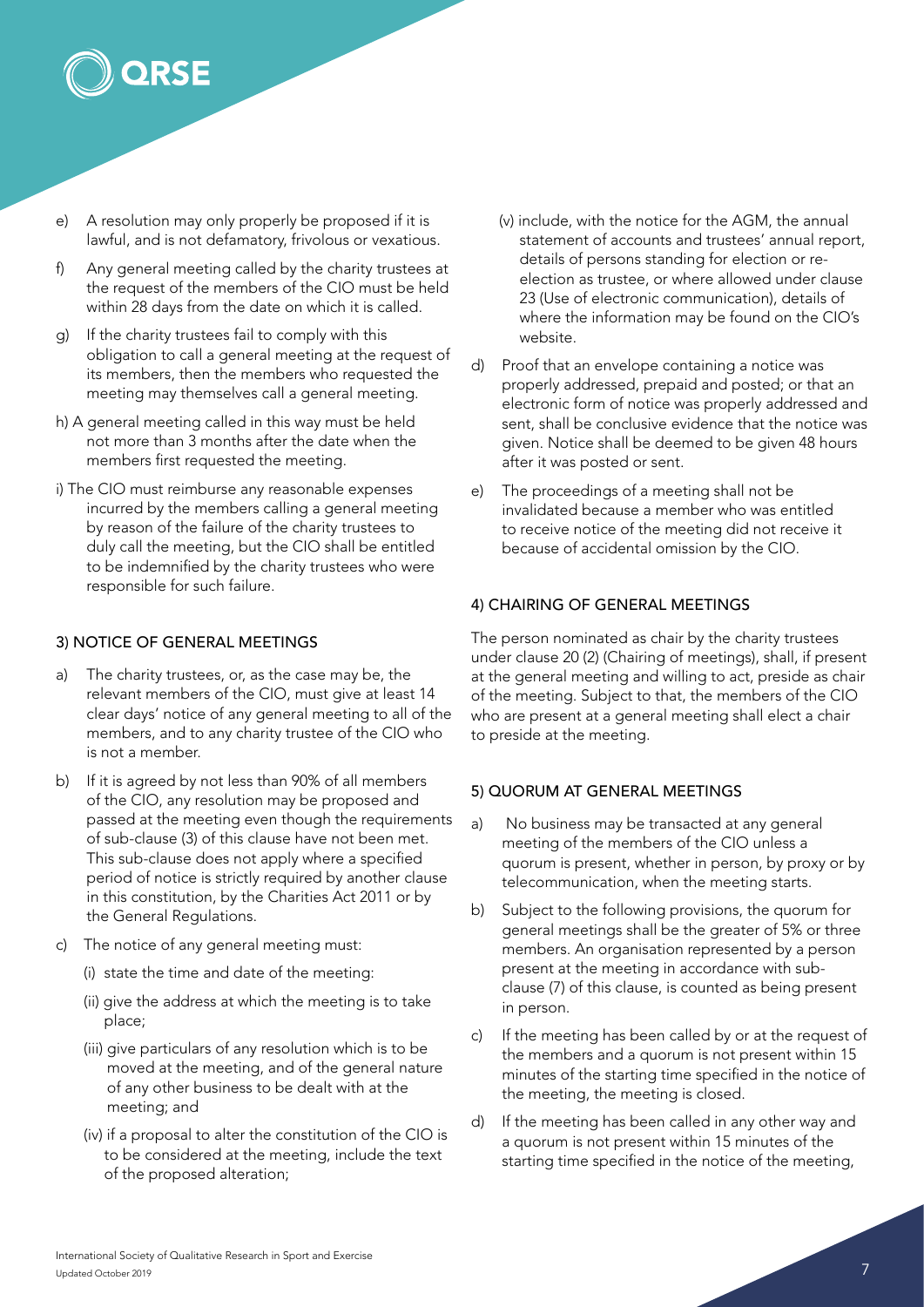

the chair must adjourn the meeting. The date, time and place at which the meeting will resume must either be announced by the chair or be notified to the CIO's members at least seven clear days before the date on which it will resume.

- e) If a quorum is not present within 15 minutes of the start time of the adjourned meeting, the member or members present at the meeting constitute a quorum.
- f) If at any time during the meeting a quorum ceases to be present, the meeting may discuss issues and make recommendations to the trustees but may not make any decisions. If decisions are required which must be made by a meeting of the members, the meeting must be adjourned.

### 6) VOTING AT GENERAL MEETINGS

- a) Any decision other than one falling within clause 10(4) (Decisions that must be taken in a particular way) shall be taken by a simple majority of votes cast at the meeting (including proxy postal votes and electronic votes). Every member has one vote (one member, one vote clause).
- b) A resolution put to the vote of a meeting shall be decided on a show of hands, unless (before or on the declaration of the result of the show of hands) a poll is duly demanded. A poll may be demanded by the chair or by at least 10% of the members present in person or by proxy at the meeting.
- c) A poll demanded on the election of a person to chair the meeting or on a question of adjournment must be taken immediately. A poll on any other matter shall be taken, and the result of the poll shall be announced, in such manner as the chair of the meeting shall decide, provided that the poll must be taken, and the result of the poll announced, within 30 days of the demand for the poll.
- d) A poll may be taken:
	- (i) at the meeting at which it was demanded; or
	- (ii) at some other time and place specified by the chair; or
	- (iii) through the use of postal or electronic communications.
- e) In the event of an equality of votes, whether on a

show of hands or on a poll, the chair of the meeting shall have a second, or casting vote.

f) Any objection to the qualification of any voter must be raised at the meeting at which the vote is cast and the decision of the chair of the meeting shall be final.

#### 7) REPRESENTATION OF ORGANISATIONS AND CORPORATE MEMBERS

An organisation or a corporate body that is a member of the CIO may, in accordance with its usual decisionmaking process, authorise a person to act as its representative at any general meeting of the CIO. The representative is entitled to exercise the same powers on behalf of the organisation or corporate body as the organisation or corporate body could exercise as an individual member of the CIO.

### 8) ADJOURNMENT OF MEETINGS

The chair may with the consent of a meeting at which a quorum is present (and shall if so directed by the meeting) adjourn the meeting to another time and/or place. No business may be transacted at an adjourned meeting except business which could properly have been transacted at the original meeting.

# 9) PROXY VOTING

- a) Any member of the CIO may appoint another person as a proxy to exercise all or any of that member's rights to attend, speak and vote at a general meeting of the CIO. Proxies must be appointed by a notice in writing (a "proxy notice") which:
	- (i) states the name and address of the member appointing the proxy;
	- (ii) identifies the person appointed to be that member's proxy and the general meeting in relation to which that person is appointed;
	- (iii) is signed by or on behalf of the member appointing the proxy, or is authenticated in such manner as the CIO may determine; and
	- (iv) is delivered to the CIO in accordance with the constitution and any instructions contained in the notice of the general meeting to which they relate.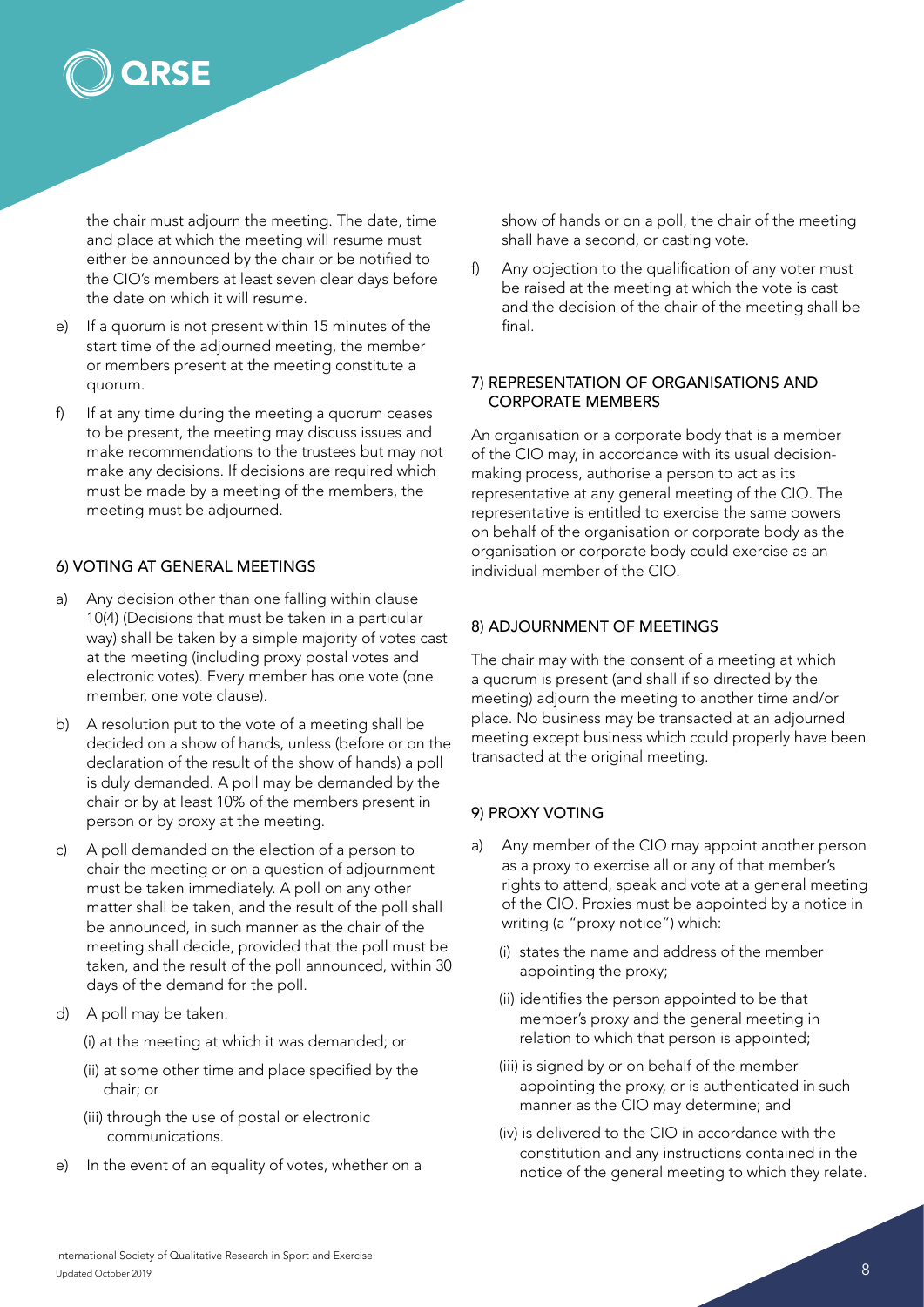

- b) The CIO may require proxy notices to be delivered in a particular form, and may specify different forms for different purposes.
- c) Proxy notices may (but do not have to) specify how the proxy appointed under them is to vote (or that the proxy is to abstain from voting) on one or more resolutions.
- d) Unless a proxy notice indicates otherwise, it must be treated as:
	- (i) allowing the person appointed under it as a proxy discretion as to how to vote on any ancillary or procedural resolutions put to the meeting; and
	- (ii) appointing that person as a proxy in relation to any adjournment of the general meeting to which it relates as well as the meeting itself.
- e) A member who is entitled to attend, speak or vote (either on a show of hands or on a poll) at a general meeting remains so entitled in respect of that meeting or any adjournment of it, even though a valid proxy notice has been delivered to the CIO by or on behalf of that member.
- f) An appointment under a proxy notice may be revoked by delivering to the CIO a notice in writing given by or on behalf of the member by whom or on whose behalf the proxy notice was given.
- g) A notice revoking a proxy appointment only takes effect if it is delivered before the start of the meeting or adjourned meeting to which it relates.
- h) If a proxy notice is not signed or authenticated by the member appointing the proxy, it must be accompanied by written evidence that the person who signed or authenticated it on that member's behalf had authority to do so.

### 10) VOTING

- a) The CIO may, if the charity trustees so decide, allow the members to vote by post or electronic mail ("email") or electronic voting ("e-voting") to elect charity trustees or to make a decision on any matter that is being decided at a general meeting of the members.
- b) The charity trustees must appoint at least two persons independent of the CIO to serve as scrutineers to supervise the conduct of the postal/ email ballot and the counting of votes.
- c) If postal, email voting and/or e-voting is to be allowed on a matter, the CIO must send to members of the CIO not less than 21 days before the deadline for receipt of votes cast in this way:
	- (i) a notice by email, if the member has agreed to receive notices in this way under clause 23 (Use of electronic communication), including an explanation of the purpose of the vote and the voting procedure to be followed by the member, and a voting form capable of being returned by email or post to the CIO, containing details of the resolution being put to a vote, or of the candidates for election, as applicable;
	- (ii) a notice by post to all other members, including a written explanation of the purpose of the postal vote and the voting procedure to be followed by the member; and a postal voting form containing details of the resolution being put to a vote, or of the candidates for election, as applicable.

d) The voting procedure must require all forms returned by post to be in an envelope with the member's name and signature, and nothing else, on the outside, inside another envelope addressed to 'The Scrutineers for IS-QRSE, at the CIO's principal office or such other postal address as is specified in the voting procedure.

d) The voting procedure must require all forms returned by post to be in an envelope with the member's name and signature, and nothing else, on the outside, inside another envelope addressed to 'The Scrutineers for IS-QRSE, at the CIO's principal office or such other postal address as is specified in the voting procedure.

- e) The voting procedure for votes cast by email must require the member's name to be at the top of the email, and the email must be authenticated in the manner specified in the voting procedure.
- f) Email votes must be returned to an email address used only for this purpose and must be accessed only by a scrutineer.
- g) The voting procedure must specify the closing date and time for receipt of votes, and must state that any votes received after the closing date or not complying with the voting procedure will be invalid and not be counted.
- h) The scrutineers must make a list of names of members casting valid votes, and a separate list of members casting votes which were invalid. These lists must be provided to a charity trustee or other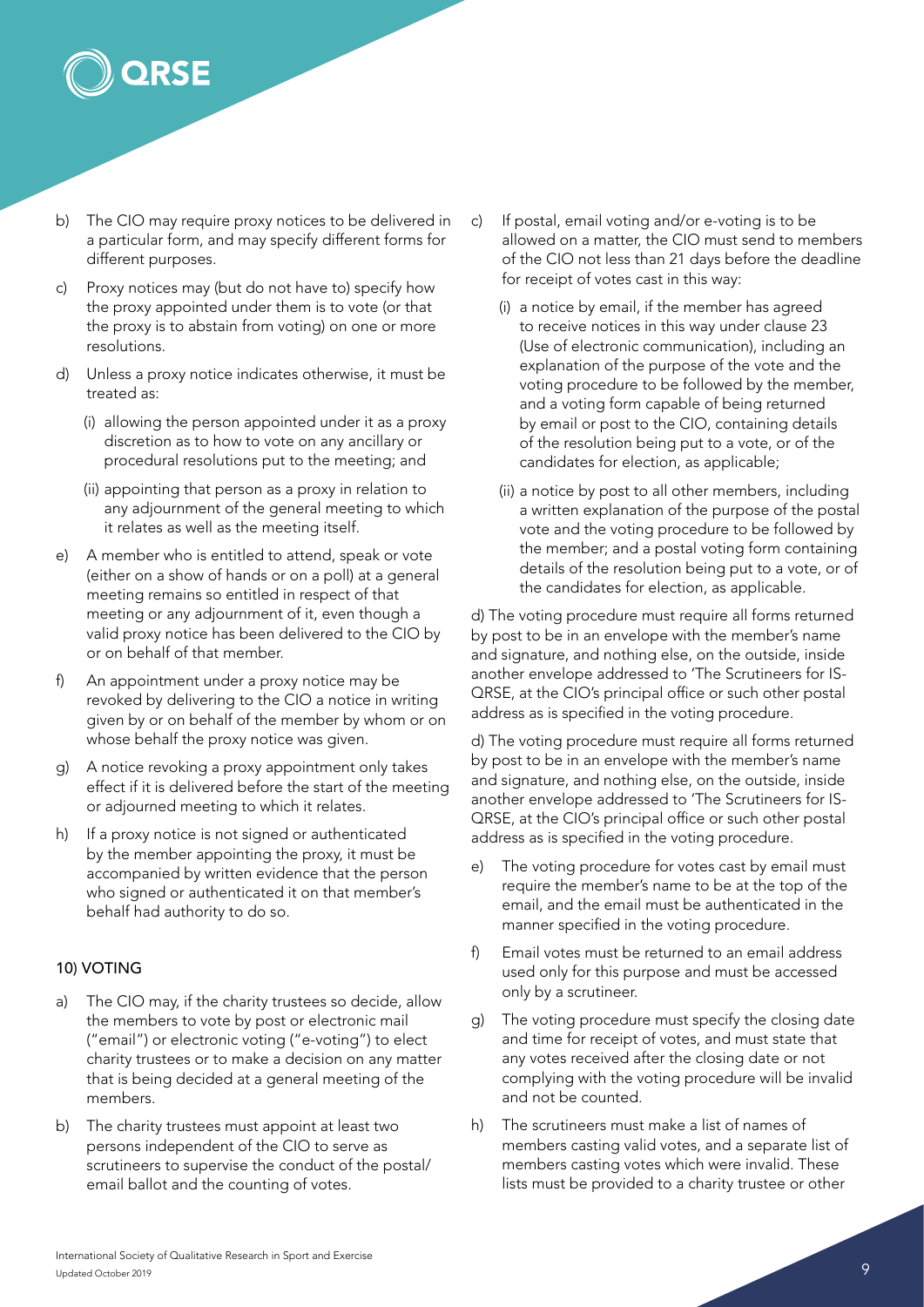

person overseeing admission to, and voting at, the general meeting. A member who has cast a valid postal, email vote or e-vote must not vote at the meeting, and must not be counted in the quorum for any part of the meeting on which he, she or it has already cast a valid vote. A member who has cast an invalid vote by post, email or e-vote is allowed to vote at the meeting and counts towards the quorum.

- i) For postal votes, the scrutineers must retain the internal envelopes (with the member's name and signature). For email votes, the scrutineers must cut off and retain any part of the email that includes the member's name. In each case, a scrutineer must record on this evidence of the member's name that the vote has been counted, or if the vote has been declared invalid, the reason for such declaration.
- j) Votes cast by post, email or e-vote must be counted by all the scrutineers before the meeting at which the vote is to be taken. The scrutineers must provide to the person chairing the meeting written confirmation of the number of valid votes received by post email or e-vote and the number of votes received which were invalid.
- k) The scrutineers must not disclose the result of the postal/email/e-vote ballot until after votes taken by hand or by poll at the meeting, or by poll after the meeting, have been counted. Only at this point shall the scrutineers declare the result of the valid votes received, and these votes shall be included in the declaration of the result of the vote.
- l) Following the final declaration of the result of the vote, the scrutineers must provide to a charity trustee or other authorised person bundles containing the evidence of members submitting valid postal votes; evidence of members submitting valid email votes or evotes; evidence of invalid votes; the valid votes; and the invalid votes.
- m) Any dispute about the conduct of a postal, email or e-vote ballot must be referred initially to a panel set up by the charity trustees, to consist of two trustees and two persons independent of the CIO. If the dispute cannot be satisfactorily resolved by the panel, it must be referred to the Electoral Reform Society.

# 12. CHARITY TRUSTEES

#### 1) FUNCTIONS AND DUTIES OF CHARITY TRUSTEES

The charity trustees shall manage the affairs of the CIO and may for that purpose exercise all the powers of the CIO. It is the duty of each charity trustee:

- a) to exercise his or her powers and to perform his or her functions as a trustee of the CIO in the way he or she decides in good faith would be most likely to further the purposes of the CIO; and
- b) to exercise, in the performance of those functions, such care and skill as is reasonable in the circumstances having regard in particular to:
	- (i) any special knowledge or experience that he or she has or holds himself or herself out as having; and
	- (ii) if he or she acts as a charity trustee of the CIO in the course of a business or profession, to any special knowledge or experience that it is reasonable to expect of a person acting in the course of that kind of business or profession.

#### 2) ELIGIBILITY FOR TRUSTEESHIP

- a) Every charity trustee must be a natural person.
- b) No one may be appointed as a charity trustee:
	- (i) if he or she is under the age of 16 years; or
	- (ii) if he or she would automatically cease to hold office under the provisions of clause 15(1)(f).
- c) No one is entitled to act as a charity trustee whether on appointment or on any reappointment until he or she has expressly acknowledged, in whatever way the charity trustees decide, his or her acceptance of the office of charity trustee.

#### 3) NUMBER OF CHARITY TRUSTEES

- a) There should be a minimum of 3 trustees.
- b) There must be at least three charity trustees. If the number falls below this minimum, the remaining trustee or trustees may act only to call a meeting of the charity trustees, or appoint a new charity trustee.
- c) The maximum number of charity trustees that can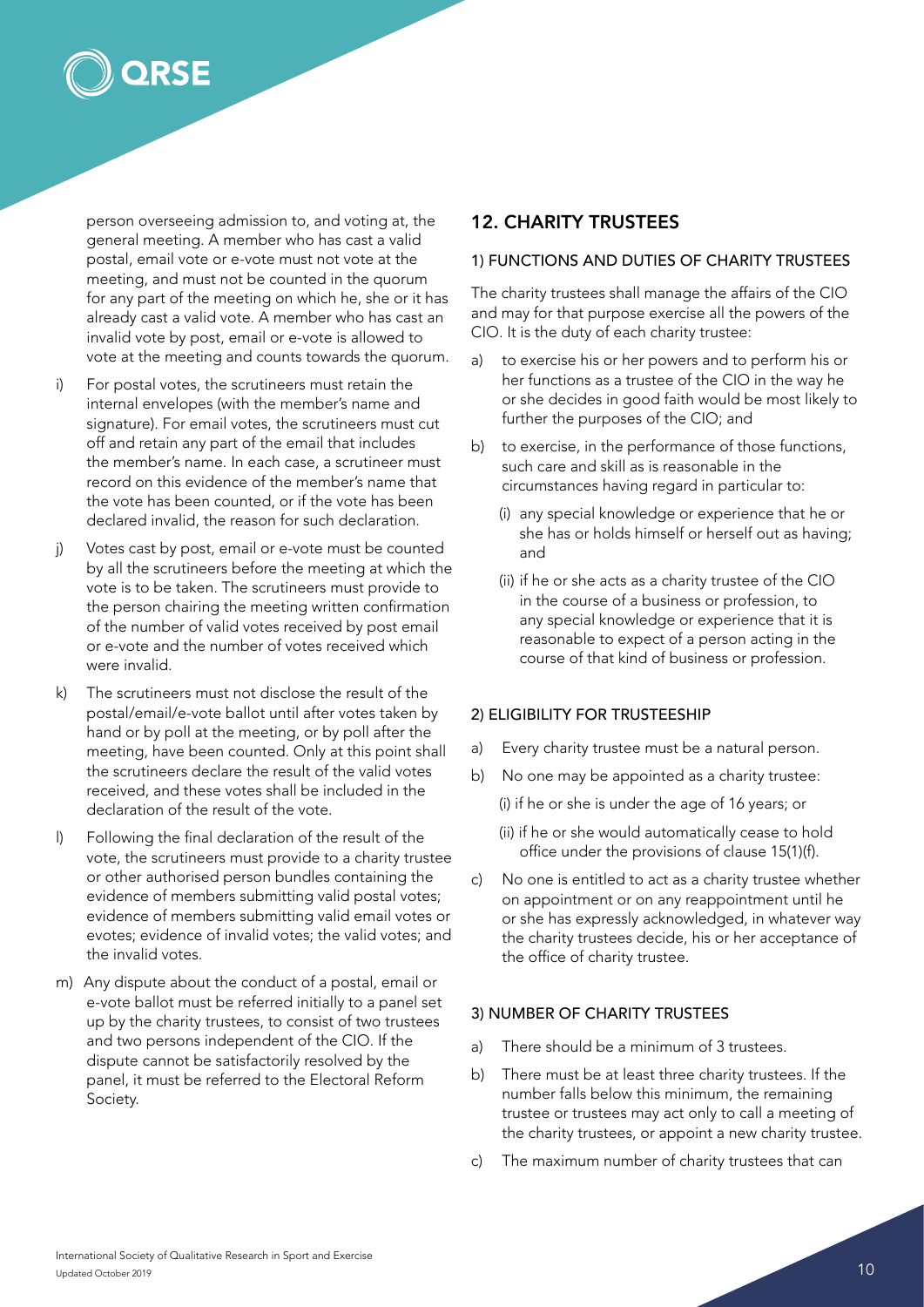

be appointed is as provided in sub-clause (a) of this clause. No trustee appointment may be made in excess of these provisions.

### 4) FIRST CHARITY TRUSTEES

The first charity trustees of the CIO are –

#### Brett Smith

#### Toni Louise Williams

### Shaunna Burke

The charity trustees shall together constitute the Executive Board of the CIO and shall comprise seven persons appointed pursuant to clause 13 which shall include a president of CIO ("the President"), a treasurer ("the Treasurer") and a secretary ("the Secretary") who shall be appointed to their offices by the charity trustees from amongst their number.

# 13. APPOINTMENT OF CHARITY TRUSTEES AND TRANSITIONAL PROVISIONS

### 1) ELECTED CHARITY TRUSTEES

- a) Following first registration of the CIO all those persons serving as trustees of QRSE shall be deemed to have been elected pursuant to the provisions of this clause 13 being the persons named in clause 12 4) above.
- b) At every third annual general meeting of the members of the CIO, starting with the 2019 annual general meeting all the elected charity trustees shall retire from office with effect from 31 December in the relevant year but shall be immediately eligible for re-election provided that no elected charity trustee shall serve more than two terms;
- c) The vacancies so arising may be filled by the decision of the members at the annual general meeting; any vacancies not filled at the annual general meeting may be filled as provided in sub-clause (d) of this clause;
- d) The members or the charity trustees may at any time decide to appoint a new charity trustee, whether in place of a charity trustee who has retired or been removed in accordance with clause 15 (Retirement and removal of charity trustees), or as an additional charity trustee, provided that the limit specified in clause 12(3) on the number of charity trustees would

not as a result be exceeded;

e) A person so appointed by the members of the CIO shall retire in accordance with the provisions of sub-clause (b) of this clause. A person so appointed by the charity trustees shall retire at the next annual general meeting.

### 2) EX OFFICIO CHARITY TRUSTEES

The Immediate past President for the time being ("the office holder") shall automatically, by virtue of holding that office ("ex officio"), be a charity trustee.

If unwilling to act as a charity trustee, the office holder may:

- a) before accepting appointment as a charity trustee, give notice in writing to the trustees of his or her unwillingness to act in that capacity; or
- b) after accepting appointment as a charity trustee, resign under the provisions contained in clause 15 (Retirement and removal of charity trustees).

The office of ex officio charity trustee will then remain vacant until the office holder ceases to hold office.

### 3) TRANSITIONAL PROVISIONS

The persons nominated as the first charity trustees shall continue in office until 31 December 2021.

# 14. INFORMATION FOR NEW CHARITY **TRUSTEES**

The charity trustees will make available to each new charity trustee, on or before his or her first appointment:

- a) a copy of this constitution and any amendments made to it; and
- b) a copy of the CIO's latest trustees' annual report and statement of accounts.

# 15. RETIREMENT AND REMOVAL OF CHARITY TRUSTEES

- 1) A charity trustee ceases to hold office if he or she:
	- a) retires by notifying the CIO in writing (but only if enough charity trustees will remain in office when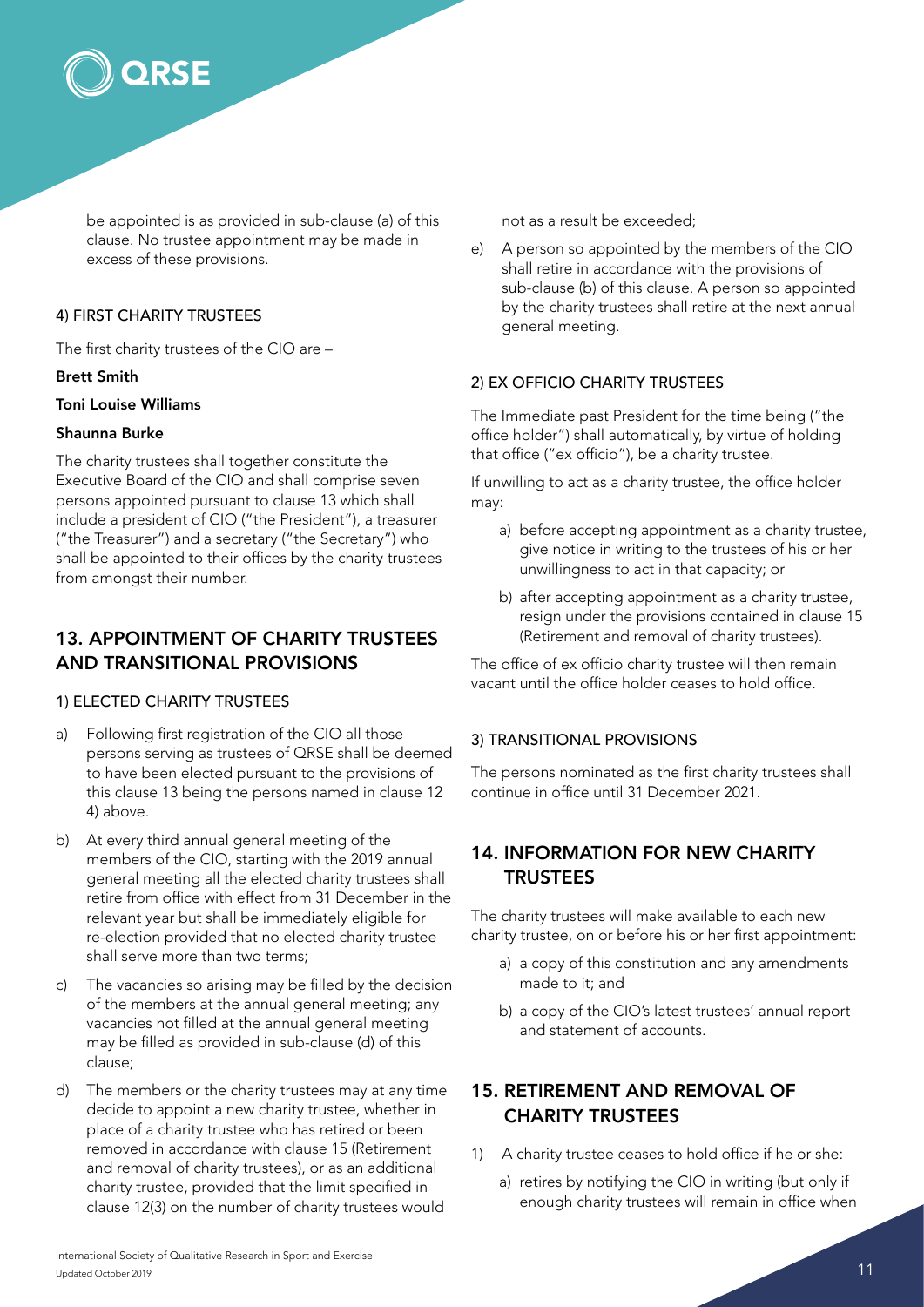

the notice of resignation takes effect to form a quorum for meetings);

- b) is absent without the permission of the charity trustees from all their meetings held within a period of two years and the trustees resolve that his or her office be vacated;
- c) dies;
- d) in the written opinion, given to the company, of a registered medical practitioner treating that person, has become physically or mentally incapable of acting as a director and may remain so for more than three months;
- e) is removed by the members of the CIO in accordance with sub-clause (2) of this clause; or
- f) is disqualified from acting as a charity trustee by virtue of section 178-180 of the Charities Act 2011 (or any statutory re-enactment or modification of that provision).
- 2) A charity trustee shall be removed from office if a resolution to remove that trustee is proposed at a general meeting of the members called for that purpose and properly convened in accordance with clause 11, and the resolution is passed by a 75% majority of votes cast at the meeting.
- 3) A resolution to remove a charity trustee in accordance with this clause shall not take effect unless the individual concerned has been given at least 14 clear days' notice in writing that the resolution is to be proposed, specifying the circumstances alleged to justify removal from office, and has been given a reasonable opportunity of making oral and/or written representations to the members of the CIO.

# 16. REAPPOINTMENT OF CHARITY **TRUSTEES**

Any person who retires as a charity trustee having reached the end of his term of office or by giving notice to the CIO is eligible for reappointment. A charity trustee who has served for two consecutive terms may not be reappointed for a third consecutive term but may be reappointed after an interval of at least four years.

A charity trustee other than the President may also be reappointed for a third consecutive term if there would otherwise be less than the minimum number of trustees pursuant to clause 12(3)(b).

# 17. TAKING OF DECISIONS BY CHARITY **TRUSTEES**

Any decision may be taken either:

- 1) at a meeting of the charity trustees; or
- 2) by resolution in writing or electronic form agreed by all of the charity trustees, which may comprise either a single document or several documents containing the text of the resolution in like form to each of which one or more charity trustees has signified their agreement. Such as resolution shall be effective provided that:
	- a) a copy of the proposed resolution has been sent, at or as near as reasonably practicable to the same time, to all of the charity trustees; and
	- b) the majority of all of the charity trustees has signified agreement to the resolution in a document or documents which has or have been authenticated by their signature, by a statement of their identity accompanying the document or documents, or in such other manner as the charity trustees have previously resolved, and delivered to the CIO at its principal office or such other place as the trustees may resolve [within 28 days of the circulation date].

# 18. DELEGATION BY CHARITY TRUSTEES

- 1) The charity trustees may delegate any of their powers or functions to a committee or committees, and, if they do, they must determine the terms and conditions on which the delegation is made. The charity trustees may at any time alter those terms and conditions, or revoke the delegation.
- 2) This power is in addition to the power of delegation in the General Regulations and any other power of delegation available to the charity trustees, but is subject to the following requirements –
	- a) a committee may consist of two or more persons, but at least one member of each committee must be a charity trustee;
	- b) the acts and proceedings of any committee must be brought to the attention of the charity trustees as a whole as soon as is reasonably practicable; and
	- c) the charity trustees shall from time to time review the arrangements which they have made for the delegation of their powers.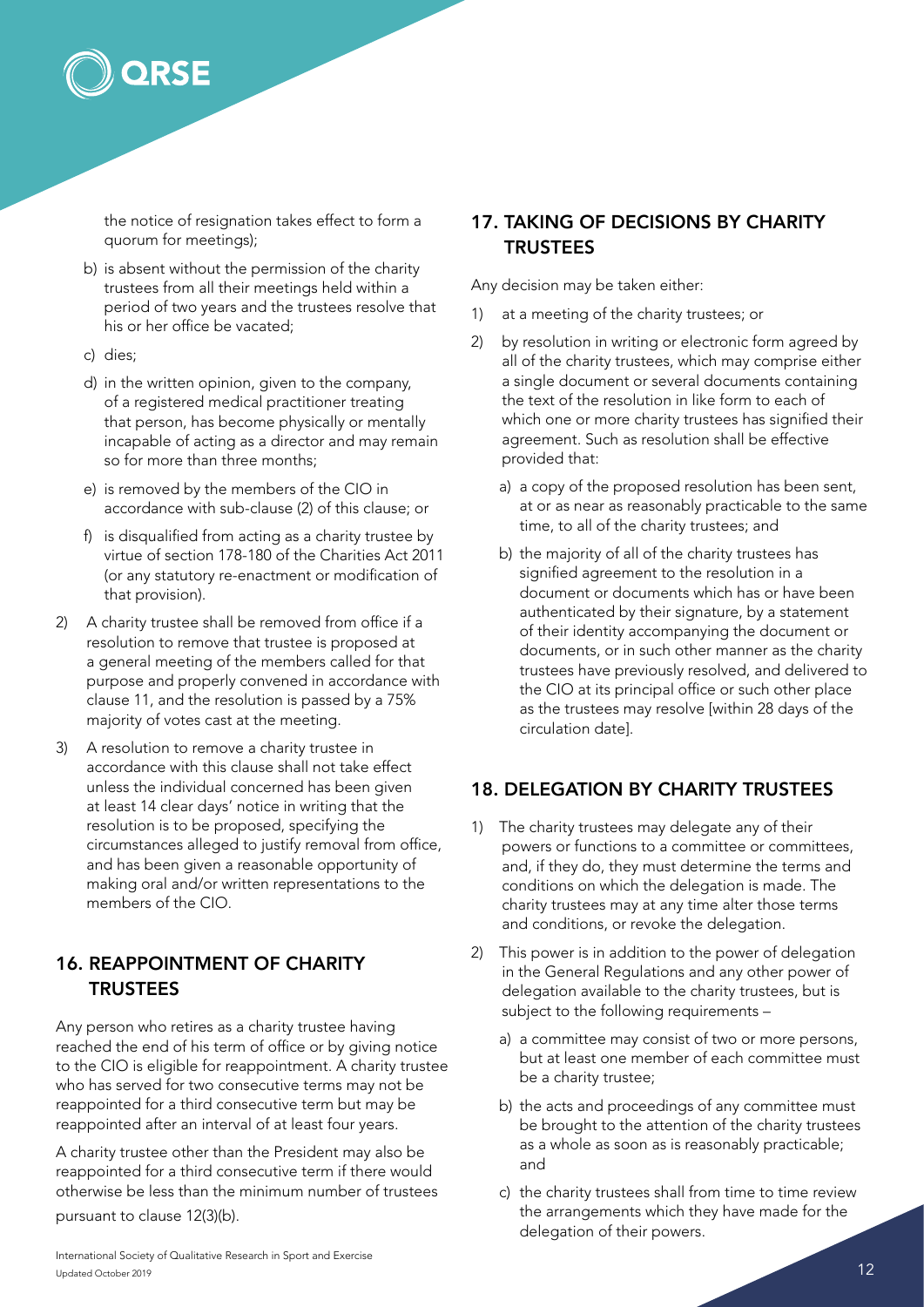# 19. ADVISORY BOARD

**ORSE** 

The charity trustees may appoint an advisory board on such terms as shall be set out in the bylaws made pursuant to clause 27 below.

# 20. MEETINGS AND PROCEEDINGS OF CHARITY TRUSTEES

### 1) CALLING MEETINGS

- a) Any charity trustee may call a meeting of the charity trustees.
- b) Subject to that, the charity trustees shall decide how their meetings are to be called, and what notice is required.

### 2) CHAIRING OF MEETINGS

The President shall normally chair meetings. If the President is unable or unwilling to do so, the charity trustees present may appoint one of their number to chair that meeting.

### 3) PROCEDURE AT MEETINGS

- a) No decision shall be taken at a meeting unless a quorum is present at the time when the decision is taken. The quorum is two charity trustees, or at least one third of the total number of charity trustees, whichever is greater, or such larger number as the charity trustees may decide from time to time. A charity trustee shall not be counted in the quorum present when any decision is made about a matter upon which he or she is not entitled to vote.
- b) Questions arising at a meeting shall be decided by a majority of those eligible to vote.
- c) In the case of an equality of votes, the chair shall have a second or casting vote.

### 4) PARTICIPATION IN MEETINGS BY ELECTRONIC MEANS

- a) A meeting may be held by suitable electronic means agreed by the charity trustees in which each participant may communicate with all the other participants.
- b) Any charity trustee participating at a meeting by suitable electronic means agreed by the charity trustees in which a participant or participants may communicate with all the other participants shall qualify as being present at the meeting.
- c) Meetings held by electronic means must comply with rules for meetings, including chairing and the taking of minutes.

# 21. SAVING PROVISIONS

- 1) Subject to sub-clause (2) of this clause, all decisions of the charity trustees, or of a committee of charity trustees, shall be valid notwithstanding the participation in any vote of a charity trustee:
	- a) who was disqualified from holding office;
	- b) who had previously retired or who had been obliged by the constitution to vacate office;
	- c) who was not entitled to vote on the matter, whether by reason of a conflict of interest or otherwise; if, without the vote of that charity trustee and that charity trustee being counted in the quorum, the decision has been made by a majority of the charity trustees at a quorate meeting.
- 2) Sub-clause (1) of this clause does not permit a charity trustee to keep any benefit that may be conferred upon him or her by a resolution of the charity trustees or of a committee of charity trustees if, but for clause (1), the resolution would have been void, or if the charity trustee has not complied with clause 7 (Conflicts of interest).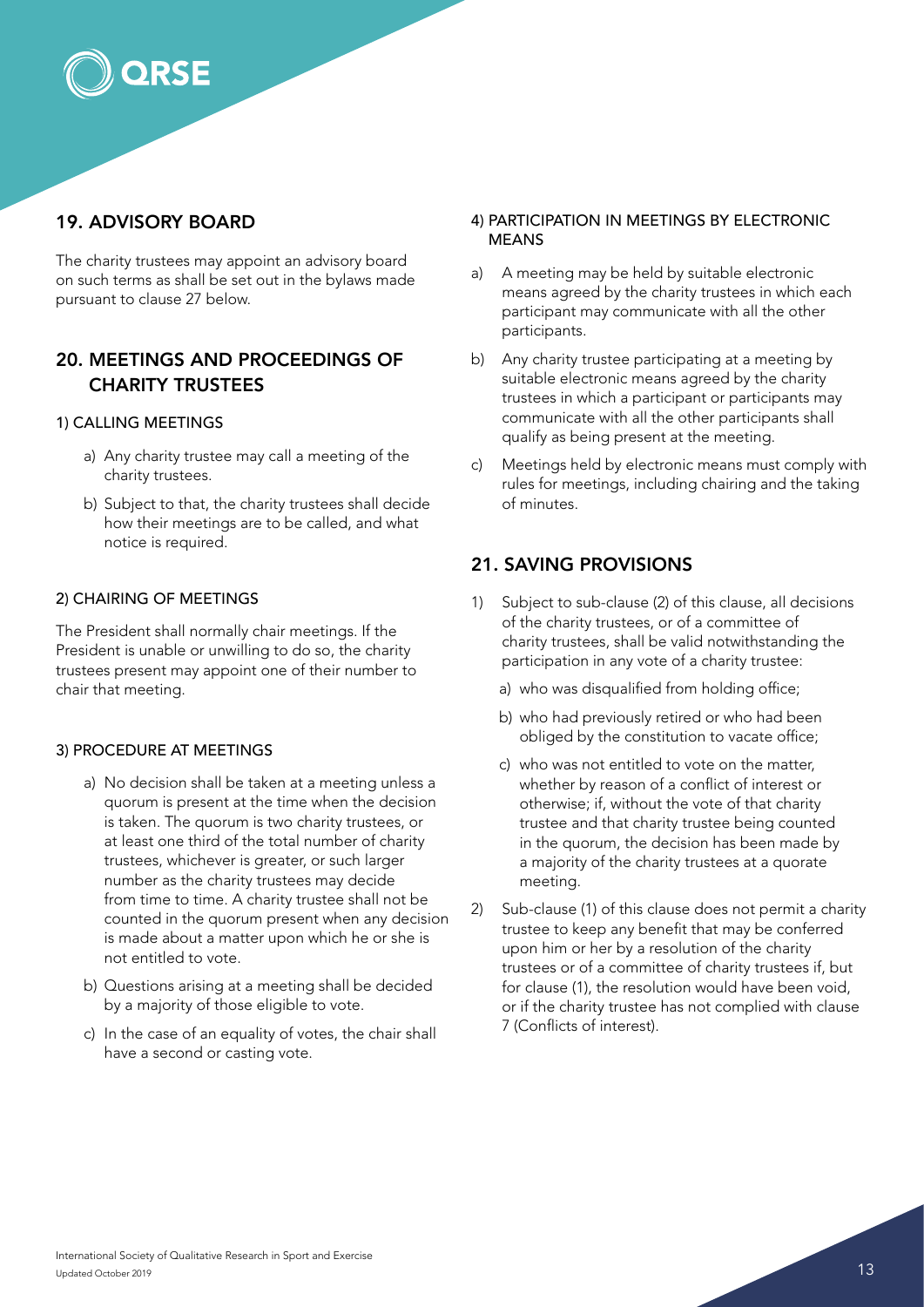

# 22. EXECUTION OF DOCUMENTS

- 1) The CIO shall execute documents either by signature or by affixing its seal (if it has one).
- 2) A document is validly executed by signature if it is signed by at least two of the charity trustees.
- 3) If the CIO has a seal:
	- a) it must comply with the provisions of the General Regulations; and
	- b) it must only be used by the authority of the charity trustees or of a committee of charity trustees duly authorised by the charity trustees. The charity trustees may determine who shall sign any document to which the seal is affixed and unless otherwise determined it shall be signed by two charity trustees.

# 23. USE OF ELECTRONIC COMMUNICATIONS

- 1) The CIO will comply with the requirements of the Communications Provisions in the General Regulations and in particular:
	- a) the requirement to provide within 21 days to any member on request a hard copy of any document or information sent to the member otherwise than in hard copy form;
	- b) any requirements to provide information to the Commission in a particular form or manner.
- 2) Any member or charity trustee of the CIO may communicate electronically with the CIO to an address specified by the CIO for the purpose, so long as the communication is authenticated in a manner which is satisfactory to the CIO.
- 3) By the CIO
	- a) Any member or charity trustee of the CIO, by providing the CIO with his or her email address or similar, is taken to have agreed to receive communications from the CIO in electronic form at that address, unless the member has indicated to the CIO his or her unwillingness to receive such communications in that form.

b) The charity trustees may, subject to compliance with any legal requirements, by means of publication on its website –

> (i) provide the members with the notice referred to in clause 11(3) (Notice of general meetings);

 (ii) give charity trustees notice of their meetings in accordance with clause 20(1) (Calling meetings); and

 (iii) submit any proposal to the members or charity trustees for decision by written resolution or postal vote in accordance with the CIO's powers under clause 10 (Members' decisions), 10(3) (Decisions taken by resolution in writing), or 11(10) (Voting).

c) The charity trustees must:

 (i) take reasonable steps to ensure that members and charity trustees are promptly notified of the publication of any such notice or proposal;

 (ii) send any such notice or proposal in hard copy form to any member or charity trustee who has not consented to receive communications in electronic form.

# 24. KEEPING OF REGISTERS

The CIO must comply with its obligations under the General Regulations in relation to the keeping of, and provision of access to, registers of its members and charity trustees.

# 25. MINUTES

The charity trustees must keep minutes of all:

- 1) appointments of officers made by the charity trustees;
- 2) proceedings at general meetings of the CIO;
- 3) meetings of the charity trustees and committees of charity trustees including:

a) the names of the trustees present at the meeting;

- b) the decisions made at the meetings; and
- c) where appropriate the reasons for the decisions;
- 4) decisions made by the charity trustees otherwise than in meetings.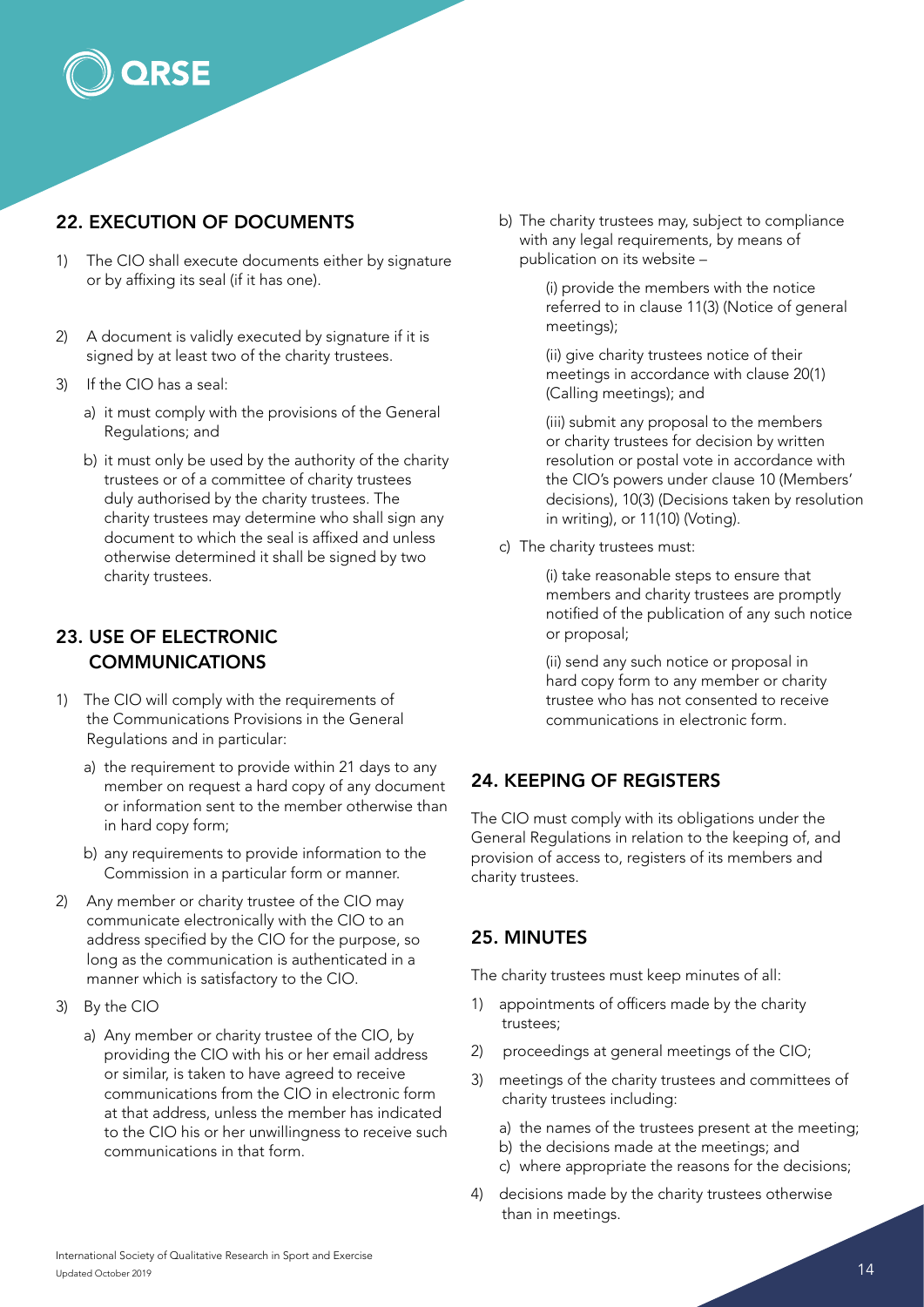

# 26. ACCOUNTING RECORDS, ACCOUNTS, ANNUAL REPORTS AND RETURNS, REGISTER MAINTENANCE

- 1) The charity trustees must comply with the requirements of the Charities Act 2011 with regard to the keeping of accounting records, to the preparation and scrutiny of statements of accounts, and to the preparation of annual reports and returns. The statements of accounts, reports and returns must be sent to the Charity Commission, regardless of the income of the CIO, within 10 months of the financial year end.
- 2) The charity trustees must comply with their obligation to inform the Commission within 28 days of any change in the particulars of the CIO entered on the Central Register of Charities.

# 27. RULES

The charity trustees may from time to time make such reasonable and proper rules or bylaws as they may deem necessary or expedient for the proper conduct and management of the CIO, but such rules or bye laws must not be inconsistent with any provision of this constitution. Copies of any such rules or bye laws currently in force must be made available to any member of the CIO on request.

# 28. DISPUTES

If a dispute arises between members of the CIO about the validity or propriety of anything done by the members under this constitution, and the dispute cannot be resolved by agreement, the parties to the dispute must first try in good faith to settle the dispute by mediation before resorting to litigation.

# 29. AMENDMENT OF CONSTITUTION

As provided by clauses 224-227 of the Charities Act 2011:

- 1) This constitution can only be amended:
	- a) by resolution agreed in writing by all members of the CIO; or
- b) by a resolution passed by a 75% majority of votes cast at a general meeting of the members of the CIO.
- 2) Any alteration of clause 3 (Objects), clause 30 (Voluntary winding up or dissolution), this clause, or of any provision where the alteration would provide authorisation for any benefit to be obtained by charity trustees or members of the CIO or persons connected with them, requires the prior written consent of the Charity Commission.
- 3) No amendment that is inconsistent with the provisions of the Charities Act 2011 or the General Regulations shall be valid.
- 4) A copy of any resolution altering the constitution, together with a copy of the CIO's constitution as amended, must be sent to the Commission within 15 days from the date on which the resolution is passed. The amendment does not take effect until it has been recorded in the Register of Charities.

# 30. VOLUNTARY WINDING UP OR **DISSOLUTION**

- 1) As provided by the Dissolution Regulations, the CIO may be dissolved by resolution of its members. Any decision by the members to wind up or dissolve the CIO can only be made:
	- a) at a general meeting of the members of the CIO called in accordance with clause 11 (Meetings of Members), of which not less than 14 days' notice has been given to those eligible to attend and vote:

 (i) by a resolution passed by a 75% majority of those voting, or

 (ii) by a resolution passed by decision taken without a vote and without any expression of dissent in response to the question put to the general meeting; or

- b) by a resolution agreed in writing by all members of the CIO.
- 2) Subject to the payment of all the CIO's debts:
	- a) Any resolution for the winding up of the CIO, or for the dissolution of the CIO without winding up, may contain a provision directing how any remaining assets of the CIO shall be applied.